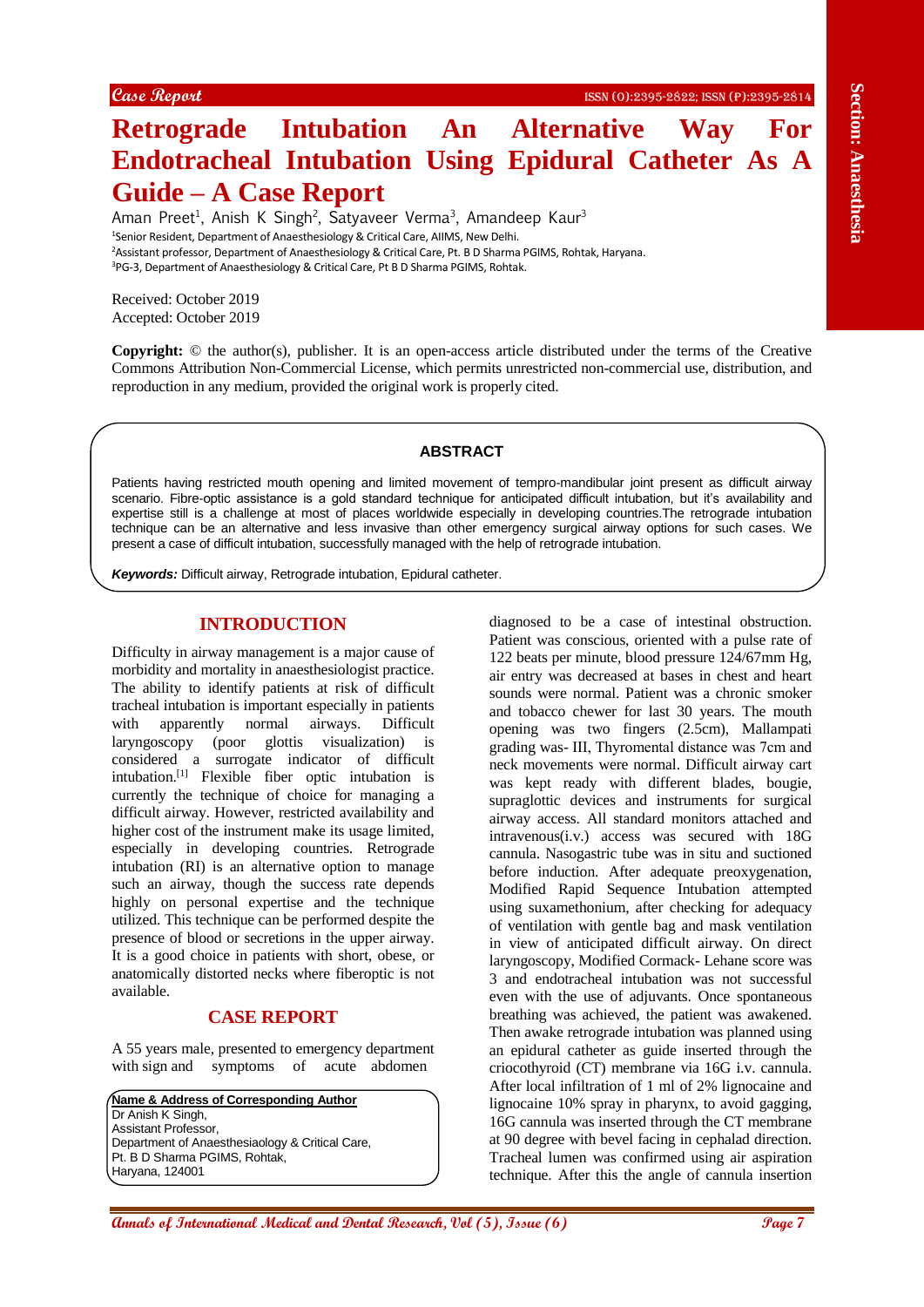#### **Preet et al; Retrograde Intubation Using Epidural Catheter As A Guide**

decreased, needle withdrawn and catheter left in trachea. 2 ml of 2% lignocaine sprayed into the trachea through this catheter after reconfirmation of its position. An epidural catheter 18G was advanced through this 16G catheter until it comes out through the mouth then a suction catheter railroaded anterograde over epidural catheter to decrease discrepancy in the size and ultimately endotracheal intubation was done successfully with a 6.5(ID) ETT, using the rail road technique with a suction catheter as a guide. During all this procedure paraoxygenation was done using a nasal cannula. Perioperative period remained uneventful. At the end of surgery after full awakening and complete reversal of neuromuscular block, patient was successfully extubated.





## **DISCUSSION**

Retrograde catheter intubation is well known alternative for securing the airway in difficult airway algorithm when the intubation is unsuccessful but ventilation is possible. Butler and Cirillo first described RI in a neck surgery in 1960. [2] They used the tracheostomy tube (in situ) to pass the catheter retrograde in mouth and endotracheal intubation was done over this guide. Later on, in 1963, waters described RI and passed a plastic tube as guide for intubation through the cricothyroid membrane. [3]

Annual of The Termin is the Company of Company of Company of Company of The Company of Terminal Section 2.1 **Analyzing the Company of Terminal Section 2.1** And Dental Research (*Section 2.1* and Dental Research (*Section* For RI, neck should be kept in extended position for better palpation of cricoids cartilage. However, it can be performed in normal position also. Ultrasound can be used to locate cricothyroid membrane in difficult conditions. The puncture can be done at either cricothyroid membrane or between the cricoid cartilage and first tracheal ring. The puncture at cricothyroid membrane has several advantages over other as there are no blood vessels, so less chance of bleeding and fewer chances of subglottic edema and stenosis, but it has low margin of safety during intubation because it is only 1cm below the vocal cords. [4] Although the ETT can be directly advanced over the guidewire but a catheter advanced over guidewire then sliding the ETT over catheter is more useful to reduce the discrepancy in diameter between the guide-wire and the ETT. It helps the ETT to pass through the vocal cords smoothly and does not catch the arytenoids.

Retrograde intubation kits are available in many North American countries.<sup>[5,6]</sup> Several modifications of this technique have been used with varying success. It can be used in awake, obtunded or comatose patients who have an anticipated difficult airway. Indications include failure to view the vocal cords by blood, secretions, or any anatomic derangement; and in difficult intubation conditions like suspected cervical spine injury, ankylosing spondylitis, facial trauma, or trismus. RI is also used as an alternative to Fiber-optic assisted intubation due to non availability of the later in some places.<sup>[7]</sup>

The commonest complications of RI are trauma to the larynx from the needle or wire, bleeding and hematoma formation, puncture of esophagus, oral or nasal trauma from the wire or passage of the endotracheal tube. Retrograde intubation should be avoided in unfavourable anatomy in cricothyroid area like landmarks not clear, pre-tracheal growth, flexion deformity of the neck, laryngotracheal pathology, coagulopathy, and infection.

A number of technical and procedural problems may occur during retrograde intubation. Due to unavailability of retrograde intubation set, we used epidural catheter with 16 i.v. cannula which is available everywhere. In some studies, J tipped vascular guide wire and modified tracheal tube guide with side eye were used for retrograde intubation to avoid laryngeal trauma. In our study we did not find any difficulty in retrieving epidural catheter via retrograde route.

Since RI would potentially be less invasive than cricothyrotomy or tracheostomy, so RI would be a reasonable intervention before cricothyrotomy or tracheostomy. In a simulated RI study, Van Stralen et al reported that RI on a mannequin required a mean time of 70 seconds. Although, simulated patient models are important for teaching purpose, they are not useful in stressful conditions of difficult airway management. Models also do not show the anatomical variation in airway and bleeding